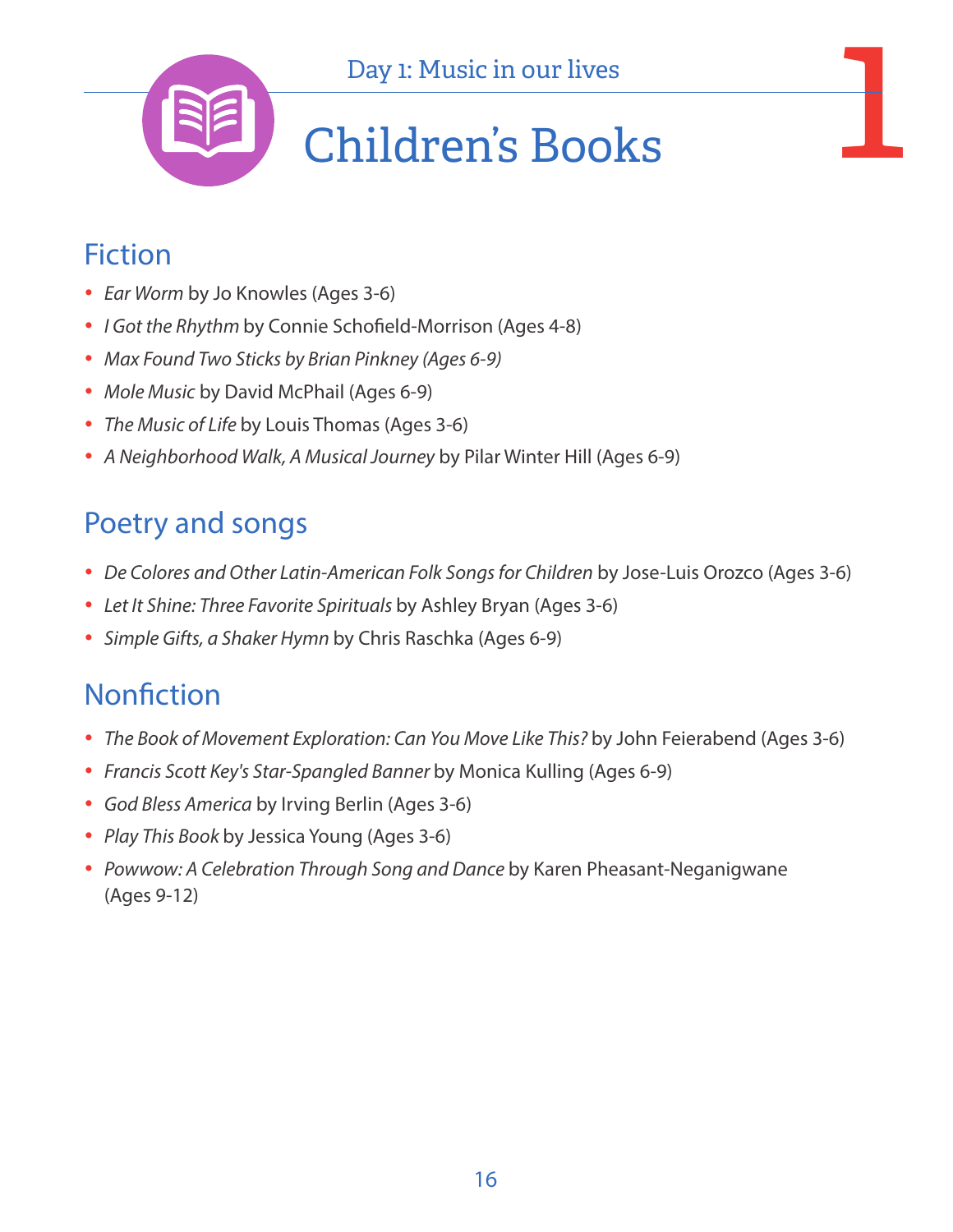





### Fiction

- *Drum City* by Thea Guidone (Ages 3-6)
- *Drum Dream Girl* by Margarita Engle (Ages 6-9)
- *Jazz for Lunch* by Jarrett Dapier (Ages 3-6)
- *Moses Goes to a Concert* by Isaac Millman (Ages 6-9)
- *My Family Plays Music* by Judy Cox (Ages 6-9)
- *Rhythm Rescue* by Vicky Weber (Ages 6-9)
- *Roly-Polies* by Mónica Carretero (Ages 6-9)
- *Violet's Music* by Angela Johnson (Ages 3-6)
- *Wild Symphony* by Dan Brown (Ages 3-6)

### Poetry and songs

- *A is for Oboe: The Orchestra's Alphabet* by Lera Auerbach and Marilyn Nelson (Ages 6-9)
- *Hip Hop Dog* by Chris Raschka (Ages 3-6)
- *Hip Hop Speaks to Children: A Celebration of Poetry with a Beat* by Nikki Giovanni (Ages 9-12)
- *The Carnival of the Animals* by Jack Prelutsky (Ages 6-9)

- *Music Is for Everyone by Jill Barber (Ages 6-9)*
- *Listen to the Birds: An Introduction to Classical Music* by Ana Gerhard (Ages 6-9)
- *The Roots of Rap* by Carole Boston Weatherford (Ages 6-9)
- *When the Beat Was Born: DJ Kool Herc and the Creation of Hip Hop*  by Laban Carrick Hill (Ages 6-9)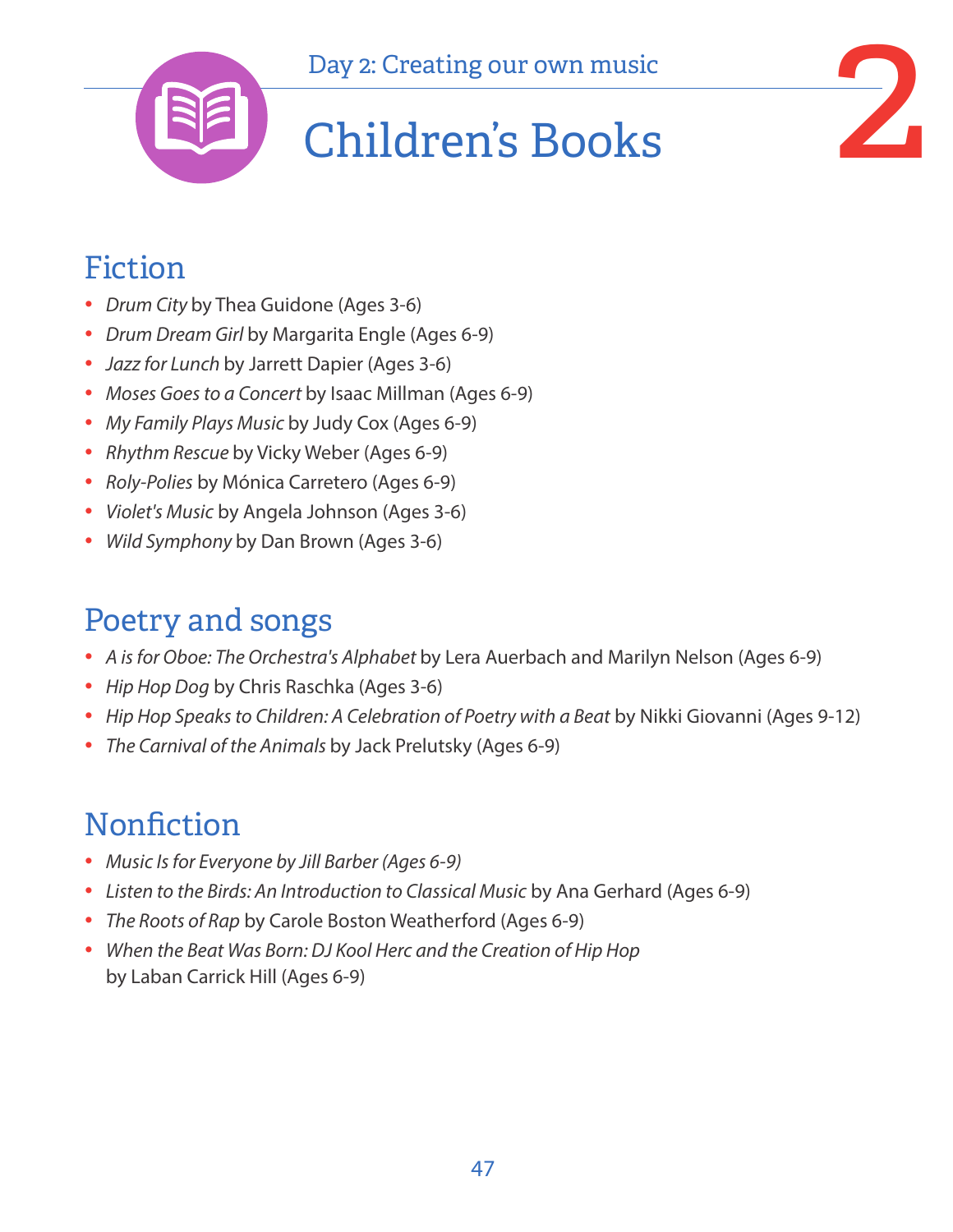

## Day 3: Music makers and musical styles<br> **Children's Books** Children's Books



### Fiction

- *88 Instruments* by Chris Barton (Ages 3-6)
- *Acoustic Rooster and His Barnyard Band* by Kwame Alexander (Ages 6-9)
- *Clayton Byrd Goes Underground* by Rita Williams-Garcia (Ages 9-12)
- *Elizabeth's Song* by Michael Wenberg (Ages 6-9)
- *Frankie Finds the Blues* by Joel Harper (Ages 9-12)
- *Great American Mousical* by Julie Andrews and Emma Walton Hamilton (Ages 9-12)
- *Hana Hashimoto, Sixth Violin* by Chieri Uegaki (Ages 6-9)
- *Moses Goes to a Concert* by Isaac Millman (Ages 6-9)
- *Seven Golden Rings* by Rajani LaRocca (Ages 6-9)
- *Simeon's Gift* by Emma Walton Hamilton (Ages 9-12)
- *The Sweetest Sound* by Sherri Winston (Ages 9-12)
- *A Violin for Elva* by Mary Lyn Ray and Tricia Tusa (Ages 6-9)
- *Wild Symphony* by Dan Brown (Ages 3-6)
- *Yellow Dog Blues* by Alice Faye Duncan (Ages 6-9)

### Poetry and songs

- *A is for Oboe: The Orchestra's Alphabet* by Lera Auerbach and Marilyn Nelson (Ages 6-9)
- *Blues Journey* by Walter Dean Myers (Ages 9-12)
- *The Carnival of the Animals* by Jack Prelutsky (Ages 6-9)
- *Forever Young* by Bob Dylan (Ages 3-6)
- *Sergei Prokofiev's Peter and the Wolf* by Janet Schulman (Ages 3-6)
- *A Tisket, A Tasket* by Ella Fitzgerald (Ages 3-6)
- *Zin! Zin! Zin! A Violin* by Lloyd Moss (Ages 6-9)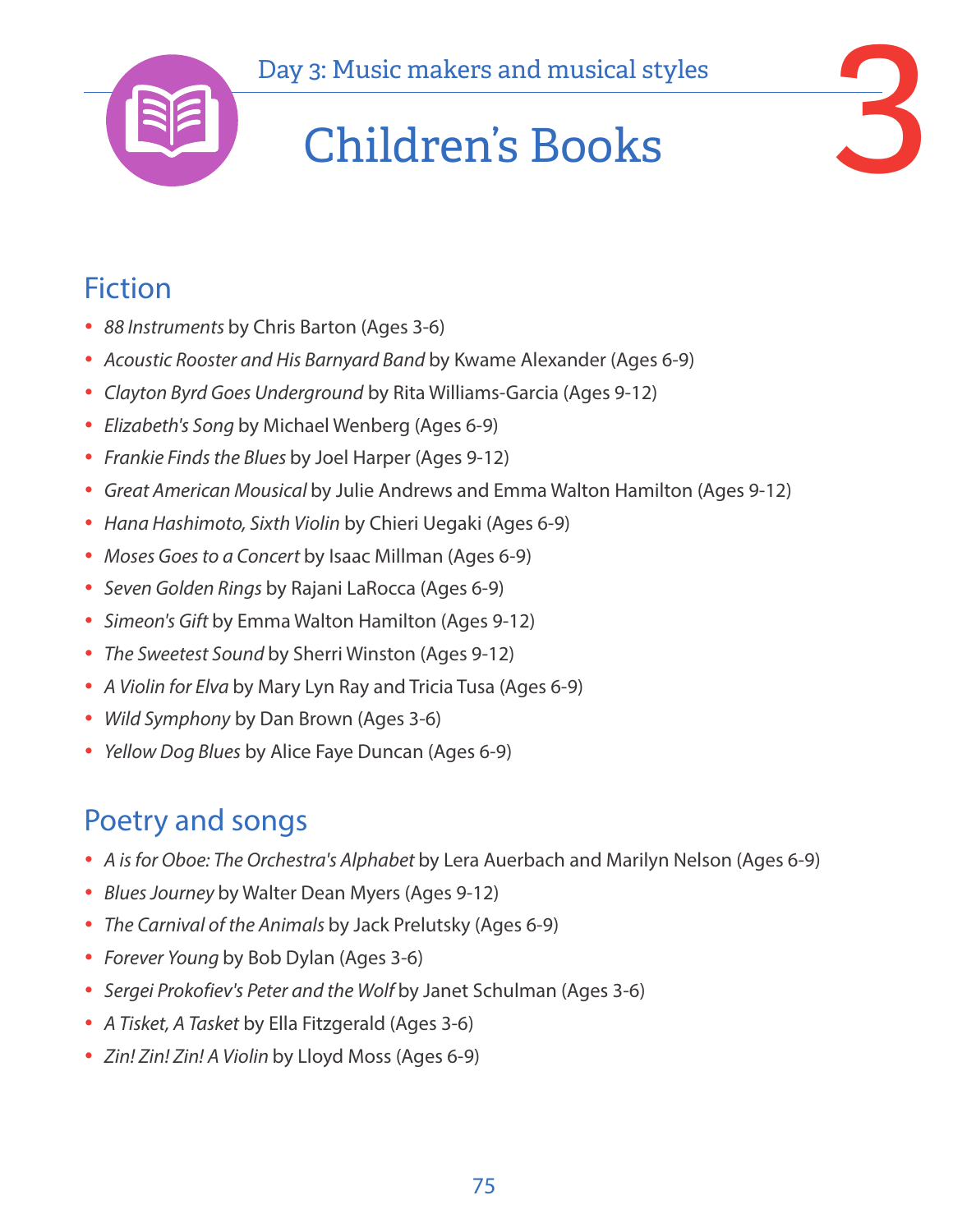

## Day 3: Music makers and musical styles<br> **Children's Books** Children's Books



- *Ada's Violin: The Story of the Recycled Orchestra of Paraguay* by Susan Hood (Ages 6-9)
- *Ballet for Martha: Making Appalachian Spring* by Jan Greenberg, Sandra Jordan (Ages 6-9)
- *The Beatles Were Fab (and They Were Funny)* by Kathleen Krull (Ages 6-9)
- Birth of the Cool: How Jazz Great Miles Davis Found His Sound by Kathleen Cornell Berman (Ages 9-12)
- *Can You Hear It?* by William Lach (Ages 6-9)
- *Carlos Santana: Sound of the Heart, Song of the World by Gary Golio (Ages 6-9)*
- *Celia Cruz, Queen of Salsa* by Veronica Chambers (Ages 6-9)
- *Charlie Parker Played Be Bop* by Chris Raschka (Ages 3-6)
- *A Child's Introduction to Jazz: The Musicians, Culture, and Roots of the World's Coolest Music* by Jabari Asim (Ages 9-12)
- *Dark Was the Night: Blind Willie Johnson's Journey to the Stars by Gary Golio (Ages 6-9)*
- *Dizzy* by Jonah Winter (Ages 6-9)
- *Django: World's Greatest Jazz Guitarist* by Connie Christensen (Ages 6-9)
- *Duke Ellington's Nutcracker Suite* by Anna Celenza (Ages 6-9)
- *Duke Ellington: The Piano Prince and His Orchestra* by Andrea Pinkney (Ages 6-9)
- *Ella Fitzgerald: The Tale of a Vocal Virtuosa* by Andrea Davis Pinkney (Ages 6-9)
- *Esquivel: Space Age Sound Artist* by Susan Wood (Ages 4-8)
- Hey, Charleston!: The True Story of the Jenkins Orphanage Band by Anne Rockwell and Colin Bootman (Ages 6-9)
- *How Jelly Roll Morton Invented Jazz* by Jonah Winter (Ages 6-9)
- *Jazz* by Walter Dean Myers (Ages 6-9)
- *Jimi: Sounds Like a Rainbow: A Story of the Young Jimi Hendrix by Gary Golio (Ages 6-9)*
- *King of Ragtime: The Story of Scott Joplin* by Stephen Costanza (Ages 6-9)
- *Libba: The Magnificent Musical Life of Elizabeth Cotten* by Laura Veirs (Ages 6-9)
- *A Likkle Miss Lou* by Nadia Hohn (Ages 6-9)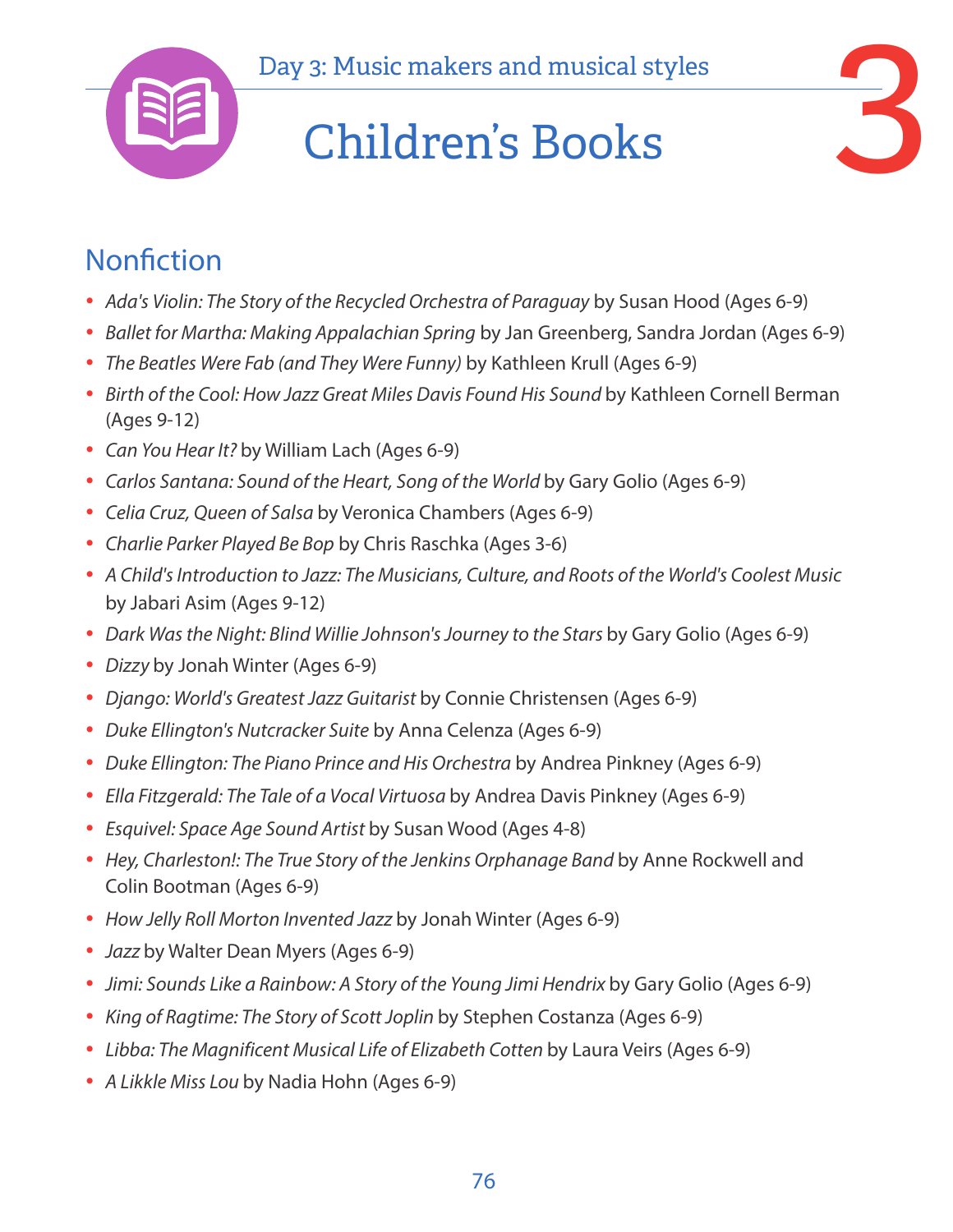

## Day 3: Music makers and musical styles<br> **Children's Books** Children's Books



#### Nonfiction (continued)

- Listen: How Evelyn Glennie, a Deaf Girl, Changed Percussion by Shannon Stocker (Ages 6-9)
- *Listen to the Birds: An Introduction to Classical Music* by Ana Gerhard (Ages 6-9)
- *The Music in George's Head: George Gershwin Creates Rhapsody in Blue*  by Suzanne Slade (Ages 9-12)
- *Muddy: The Story of Blues Legend Muddy Waters* by Michael Mahin (Ages 6-9)
- *My Name is Celia: The Life of Celia Cruz / Me llamo Celia: la vida de Celia Cruz*  by Monica Brown (Ages 6-9)
- *Play, Mozart, Play!* by Peter Sis (Ages 6-9)
- *Rhythm Ride: A Road Trip Through the Motown Sound by Andrea Davis Pinkney (Ages 9-12)*
- *Rhythm Ride: A Road Trip Through the Motown Sound by Andrea Davis Pinkney (Ages 9-12)*
- *Skit-Scat Raggedy Cat: Ella Fitzgerald* by Eileen Ordover (Ages 6-9)
- *Song for Jimi* by Charles R. Smith Jr. (Ages 9-12)
- *Sonny Rollins Plays the Bridge* by Gary Golio (Ages 6-9)
- *Sonny's Bridge: Jazz Legend Sonny Rollins Finds His Groove* by Barry Wittenstein (Ages 9-12)
- *Sweet Music in Harlem* by Debbie Taylor (Ages 6-9)
- *Trombone Shorty* by Trou "Trombone Shorty" Andrews (Ages 6-9)
- *Tito Puente, Mambo King / Tito Puente, Rey del Mambo* by Monica Brown (Ages 6-9)
- *When Angels Sing: The Story of Rock Legend Carlos Santana by Michael Mahin (Ages 6-9)*
- *When the Beat Was Born: DJ Kool Herc and the Creation of Hip Hop by Laban Carrick Hill (Ages 6-9)*
- *When Paul Met Artie: The Story of Simon & Garfunkel by G. Neri (Ages 9-12)*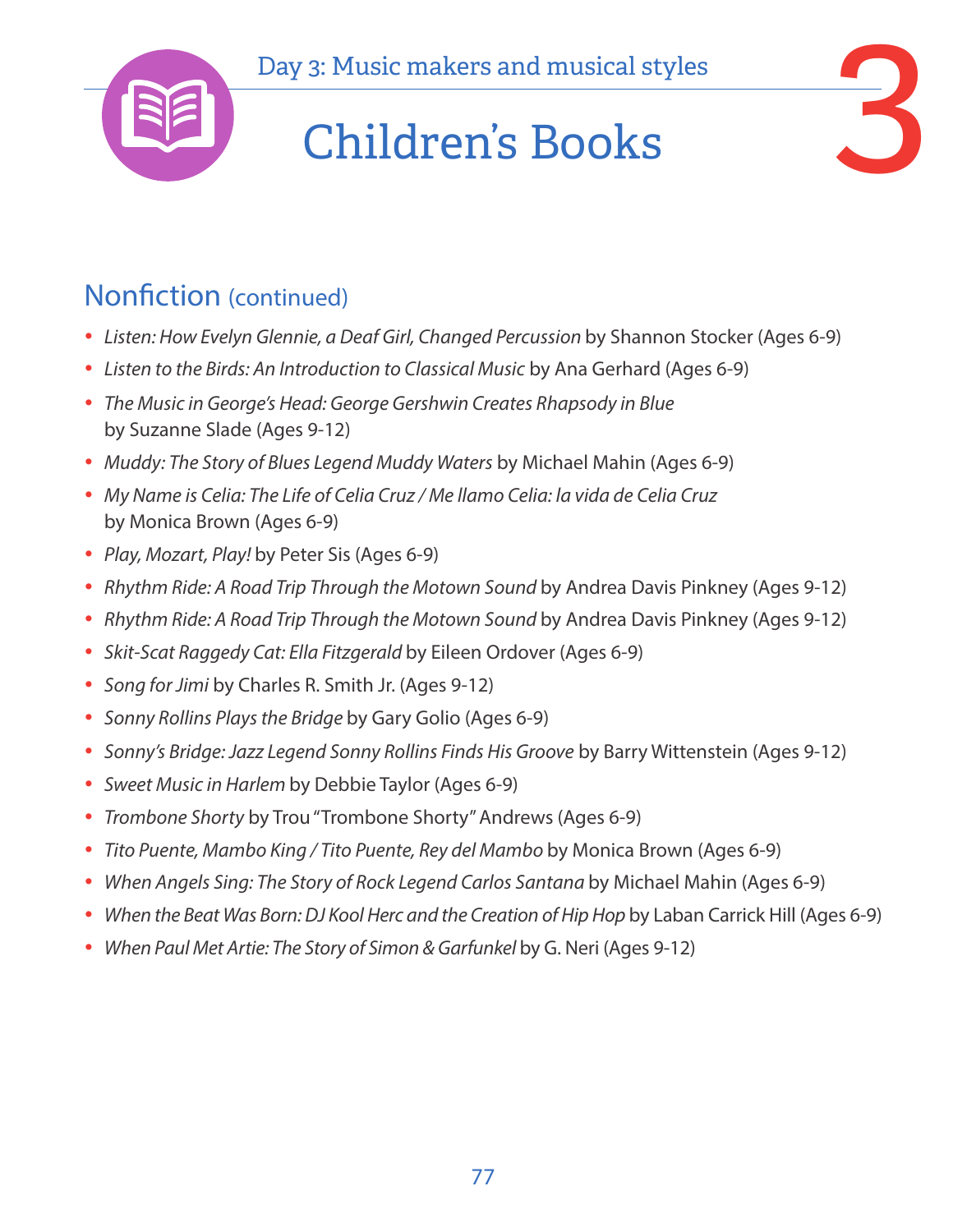

## Day 4: Connecting to each other with music<br>
Children's Books Children's Books

### Fiction

- *All Eyes on Ozzy!* by K-Fai Steele (Ages 3-6)
- *Amina's Voice* by Hena Khan (Ages 9-12)
- *Bats in the Band* by Brian Lies (Ages 3-6)
- *Because* by Mo Willems (Ages 3-6)
- *Blackbird Fly* by Erin Entrada Kelly (Ages 9-12)
- *The Electric Slide and Kai* by Kelly Baptist (Ages 3-6)
- *Finding the Music: En pos de la música* by Jennifer Torres (Ages 6-9)
- *Flowers for Sarajevo* by John McCutcheon (Ages 6-9)
- *The Flute* by Rachna Gilmore (Ages 9-12)
- *Harlem Renaissance Party* by Faith Ringgold (Ages 6-9)
- *I Heart Band Series* by Michelle Schusterman (Ages 9-12)
- *Kenya's Song* by Linda Trice (Ages 3-6)
- *The Man with the Violin* by Kathy Stinson (Ages 6-9)
- *Marimba!: Animales from A to Z* by Pat Mora (Ages 3-6)
- *Mr. Putter and Tabby Toot the Horn* by Cynthia Rylant (Ages 6-9)
- *Music, Music for Everyon*e by Vera Williams (Ages 3-6)
- *Passing the Music Down* by Sarah Sullivan (Ages 6-9)
- *Punk Farm* by Jarrett J. Krosoczka (Ages 3-6)
- *Roly-Polies* by Mónica Carretero (Ages 6-9)
- *Tuba Lessons* by T.S. Bartlett (Ages 6-9)

### Poetry and songs

- *All Night, All Day: A Child's First Book of African American Spiritual*s by Ashley Bryan (Ages 3-6)
- *Harlem* by Walter Dean Myers (Ages 6-9)
- *Let It Shine* by Ashley Bryan (Ages 3-6)
- *We've Got the Whole World in Our Hands* by Rafael López (Ages 3-6)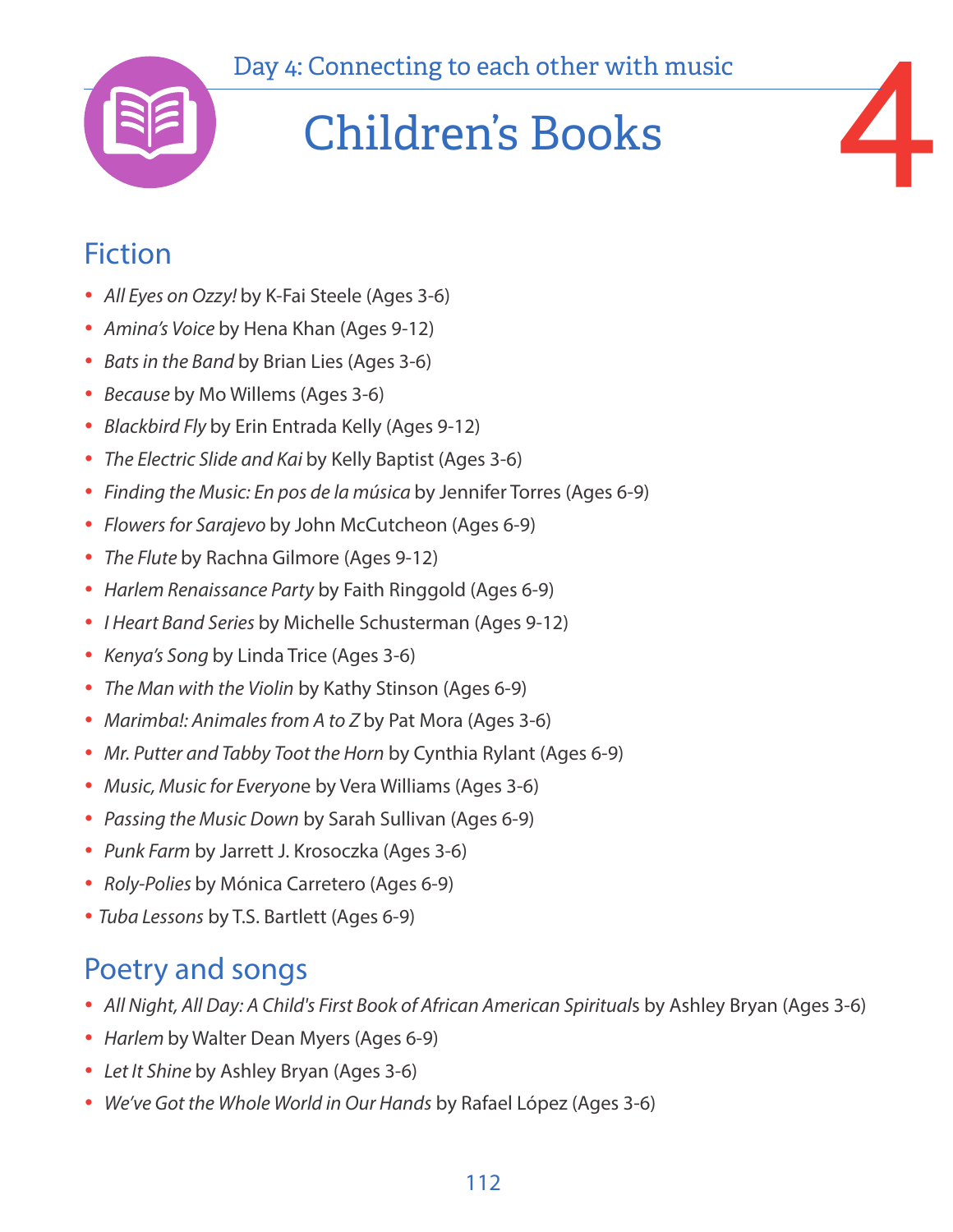

### Children's Books

# 4

- *Dancing Hands: How Teresa Carreño Played the Piano for President Lincoln*  by Margarita Engle (Ages 6-9)
- *Drum Dream Girl: One Girl's Courage Changed Music* by Margarita Engle (Ages 6-9)
- *Freedom in Congo Square* by Carole Boston Weatherford (Ages 6-9)
- *Mahalia Jackson: Walking with Kings and Queens* by Nina Nolan (Ages 6-9)
- *Playing at the Border: A Story of Yo-Yo Ma* by Joanna Ho (Ages 6-9)
- *When Stravinsky Met Nijinsky* by Lauren Stringer (Ages 6-9)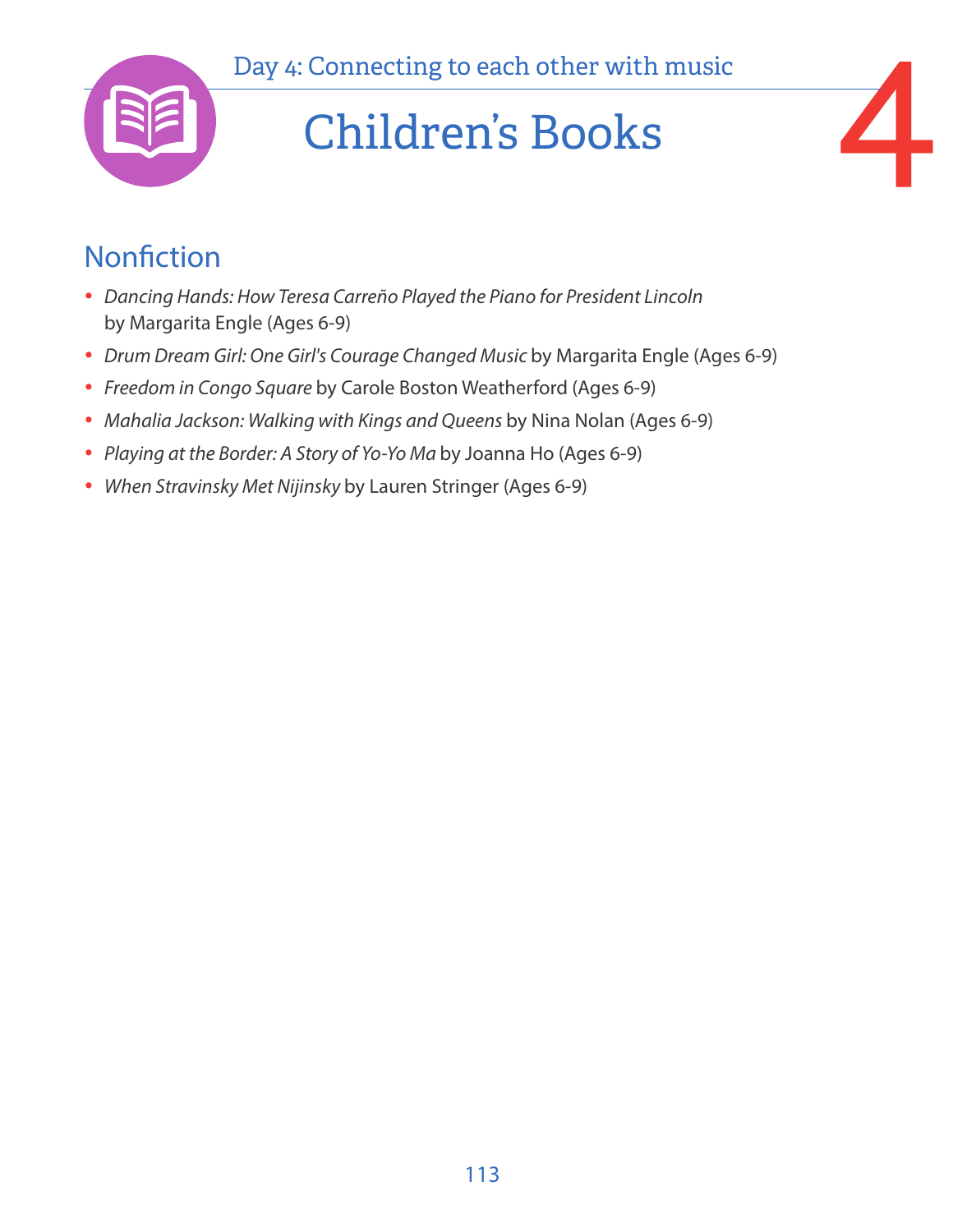

### Fiction

- *Anna Hibiscus' Song* by Atinuke (Ages 6-9)
- *La La La* by Kate DiCamillo (Ages 3-6)
- *The Rooster Who Would Not Be Quiet! / El gallito ruidoso* by Carmen Agra Deedy (Ages 6-9)
- *When Grandmama Sings* by Margaree King Mitchell (Ages 6-9)
- *Your Name Is a Song* by Jamilah Thompkins-Bigelow (Ages 6-9)

### Poetry and songs

- *Change Sings: A Children's Anthem* by Amanda Gorman (Ages 6-9)
- *Ellington Was Not a Street* by Kadir Nelson, Ntozake Shange (Ages 6-9)
- *This Land Is Your Land* by Woody Guthrie and Kathy Jakobsen (Ages 6-9)
- *We've Got the Whole World in Our Hands / Tenemos el mundo entero en las manos*  by Rafael López (Ages 3-6)

- *A Band of Angels* by Deborah Hopkinson (Ages 6-9)
- *The Golden Thread: A Song for Pete Seeger* by Colin Meloy (Ages 6-9)
- *Harlem's Little Blackbird: The Story of Florence Mills by Renee Watson (Ages 6-9)*
- *Josephine: The Dazzling Life of Josephine Baker* by Patricia Hruby Powell (Ages 9-12)
- Legends, Icons & Rebels: Music That Changed the World by Robbie Robertson (Ages 9-12)
- *Leontyne Price: Voice of a Century* by Carole Boston Weatherford (Ages 6-9)
- Let Your Voice Be Heard: The Life and Times of Pete Seeger by Anita Silvey (Ages 9-12)
- Like a Bird: The Art of the American Slave Song by Cynthia Grady (Ages 9-12)
- *Mama Africa! How Miriam Makeba Spread Hope with Her Song by Kathryn Erskine (Ages 6-9)*
- *Nina: Jazz Legend and Civil-Rights Activist Nina Simone* by Alice Brière-Haquet (Ages 6-9)
- *Nina: A Story of Nina Simone* by Traci N. Todd (Ages 6-9)
- *Odetta: The Queen of Folk* by Stephen Alcorn (Ages 6-9)
- *Red Bird Sings: The Story of Zitkala-Ša, Native American Author, Musician, and Activist* by Gina Capaldi, Q.L. Pearce (Ages 9-12)